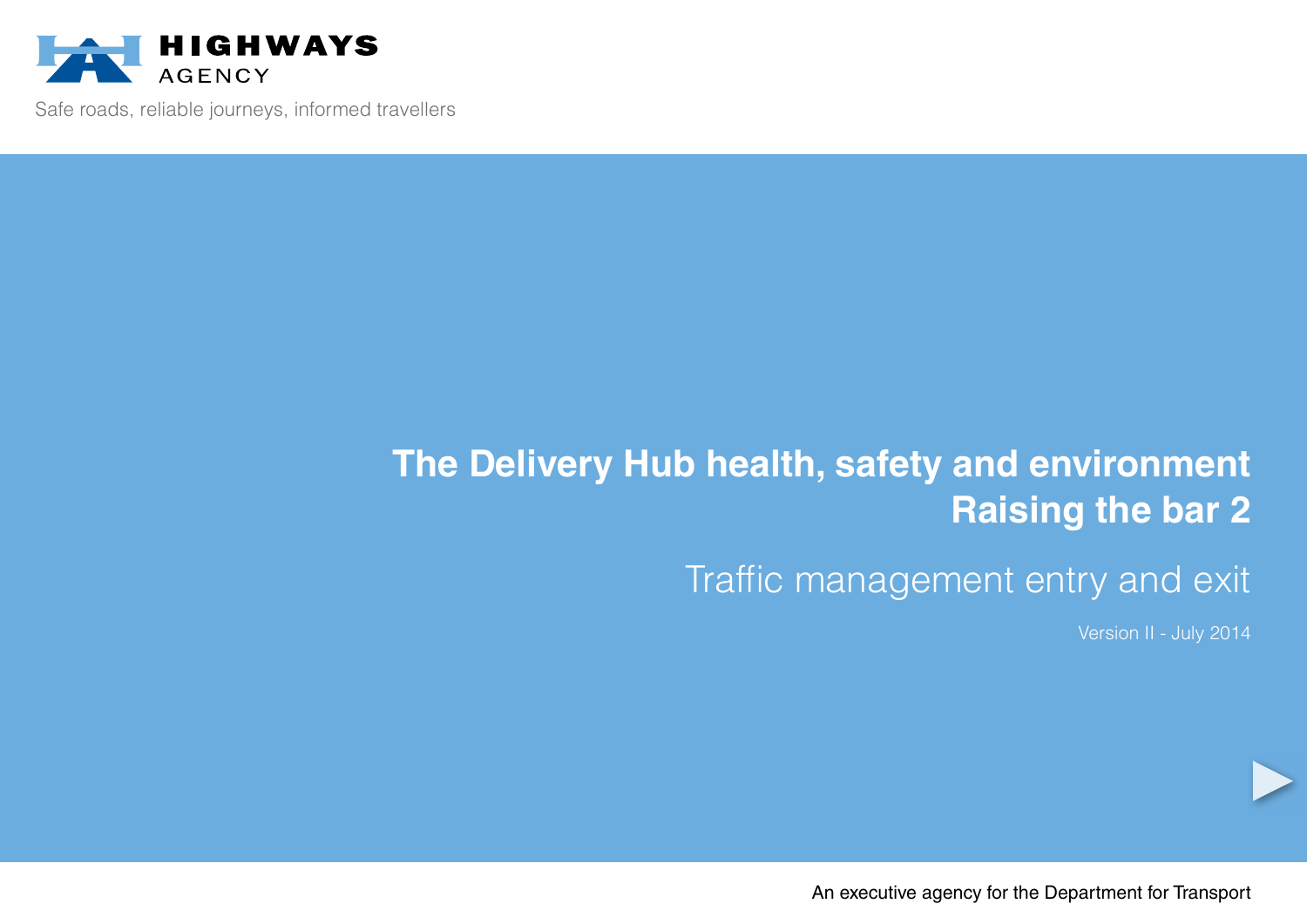## **Contents**

| <b>Scope</b>                                                  | Page 3 |
|---------------------------------------------------------------|--------|
| Part A                                                        |        |
| Prior to entry with traffic management                        |        |
| Entry on site                                                 |        |
| Vehicles and plant within static closures                     |        |
| Single carriageway stopping and parking                       |        |
| Traffic management operatives                                 | Page 3 |
| <b>Total closures</b>                                         |        |
| Exiting site                                                  |        |
|                                                               |        |
| Emergencies                                                   |        |
|                                                               |        |
| Additional requirments for short duration hard shoulder stops |        |
| General<br>Part B                                             | Page 7 |
|                                                               |        |
|                                                               |        |
|                                                               |        |
|                                                               |        |
|                                                               |        |
|                                                               |        |
|                                                               |        |
| Email: DeliveryHub@highways.gsi.go<br><< Contents             |        |

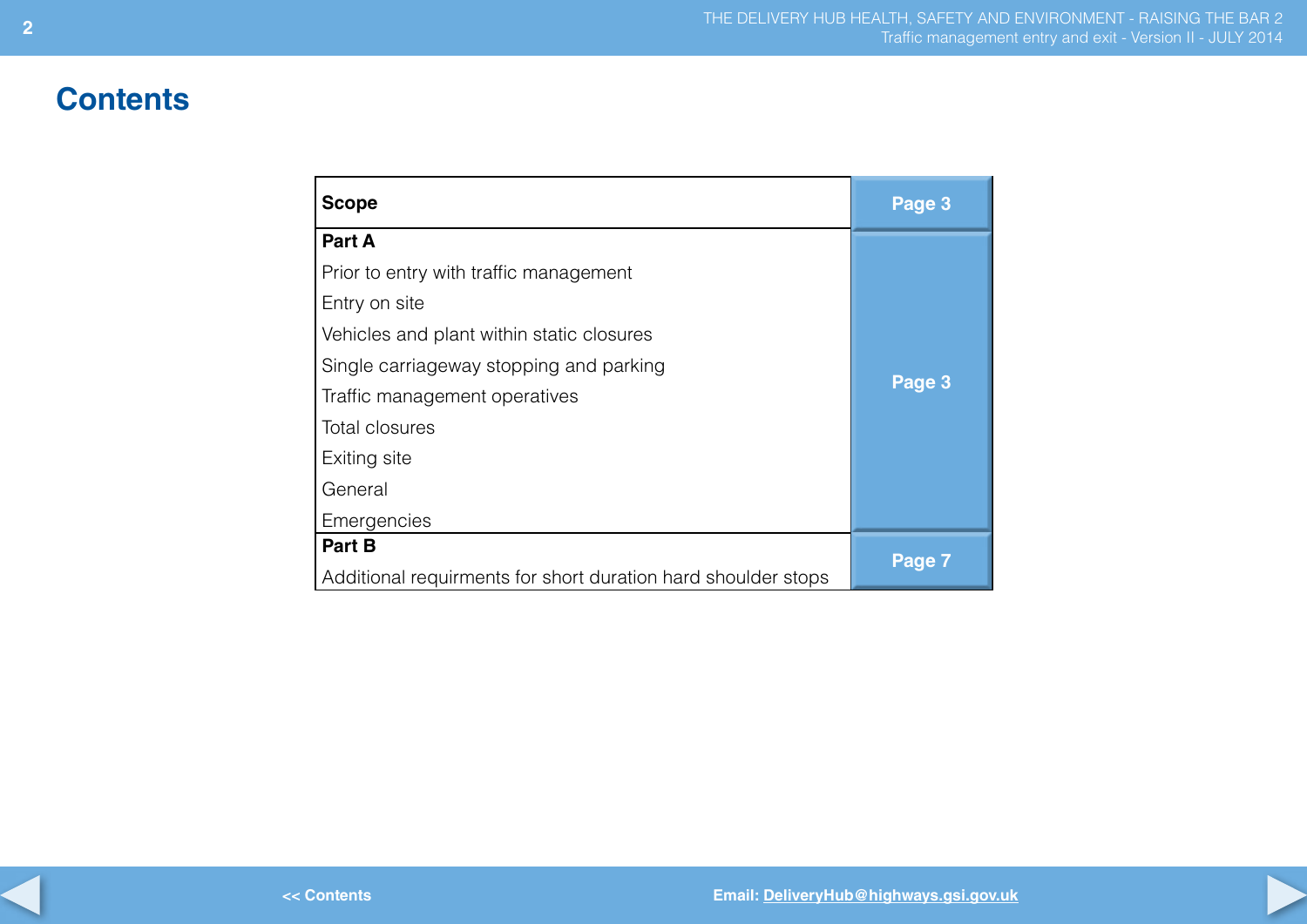## **Scope**

This document covers the following points and is not intended for reference for those placing or removing traffic management:

- Entering traffic management
- Stopping in traffic management
- • Exiting traffic management

## **Part A**

## **Your clothing**

All operatives who leave the vehicle must wear the following PPE outside waterproof clothing as a minimum but also adhere to the company or project rules regarding PPE:

- High visibility trousers with a double reflective band
- Class 3 specification jackets with long sleeves to EN 471

## **Your vehicle**

Your vehicle must be in a clean condition fitted with:

• A 360<sup>°</sup> twin flashing light beacon or bar that is visible at all times. Additional beacons may be required if there is not 360º degree visibility

#### • **HIGHWAY MAINTENANCE** stickers

 (70mm high lettering for cars and 140mm for all other vehicles)

- A minimum of 22cm x 30cm of red and yellow micro prismatic reflective markings must be fitted at the rear of the vehicle These should cover as much of the rearfacing portion of the vehicle as possible without obscuring windows, vehicle lighting or registration plates
- Secure loose items in the vehicle that could blow out when doors are opened such as tarpaulins, plastic sheets, maps, paperwork
- Where the main body of the vehicle being used is not a recognised conspicuous colour (yellow or white) then the above markings should be supplemented by a high visibility fluorescent yellow retro-reflective strip, of not less than 50 mm wide, along the side of vehicle as a minimum
- Red retro-reflective tape applied to all rear facing edges of open doors, guard rails and equipment lockers

## **Your Brief**

Your brief must cover the following but is not limited to:

- Location of the access and exits points prior to entry into or exit from traffic management that you will or may use.
- Speed limits
- Ongoing works
- • Potential Hazards



### Chapter 8 Compliant Vehicles



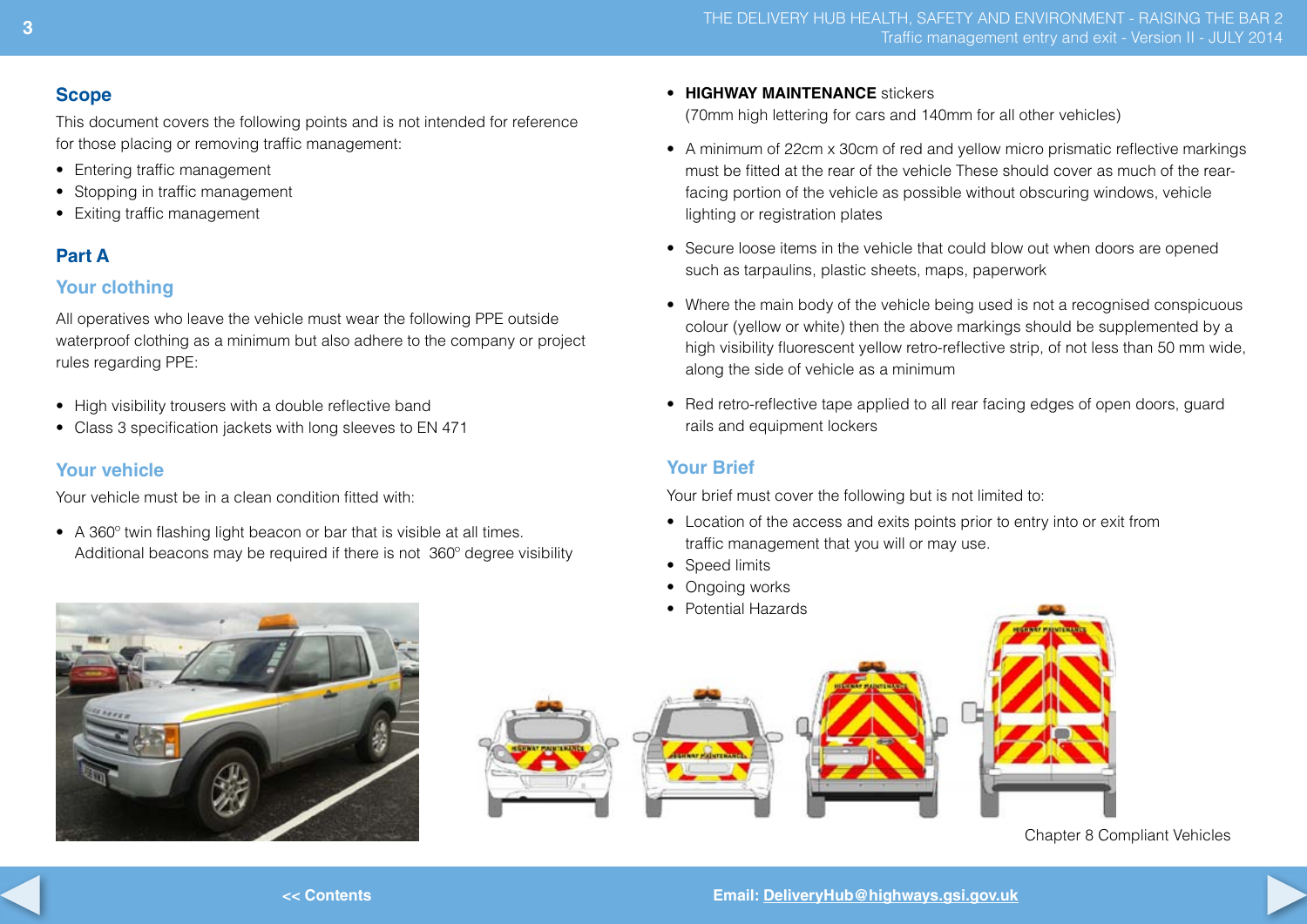## **Entering Traffic Management**

- Manoeuvre into the correct lane. About 200 yards prior to the access, turn on the flashing beacon and dipped headlights
- Make the appropriate signal



- About 100 yards prior to the access, check the access is clear for entry and slow down
- Check your mirrors to ensure vehicles behind you are at a safe distance from you. **If not, cancel the beacon and indicator and drive on**



• Enter the site via the signed access point only. This is indicated by green cones. The cones will be set back from the line of red cones so as not to distract members of the public



• When you have entered the works area reduce your speed to the site speed limit, continue on for at least 100m and stop to ensure that no members of the public have followed you into the works



• If followed in by a member of the public politely ask the driver to wait in a safe place and follow project procedures for the removal of public vehicles from site

#### **Remember on no account stop on the live carriageway.**

**Under no circumstances is traffic management to be moved other than by a qualified traffic managment operative to allow access/ egress. Do not tailgate other vehicles into the works as they may stop unexpectedly**



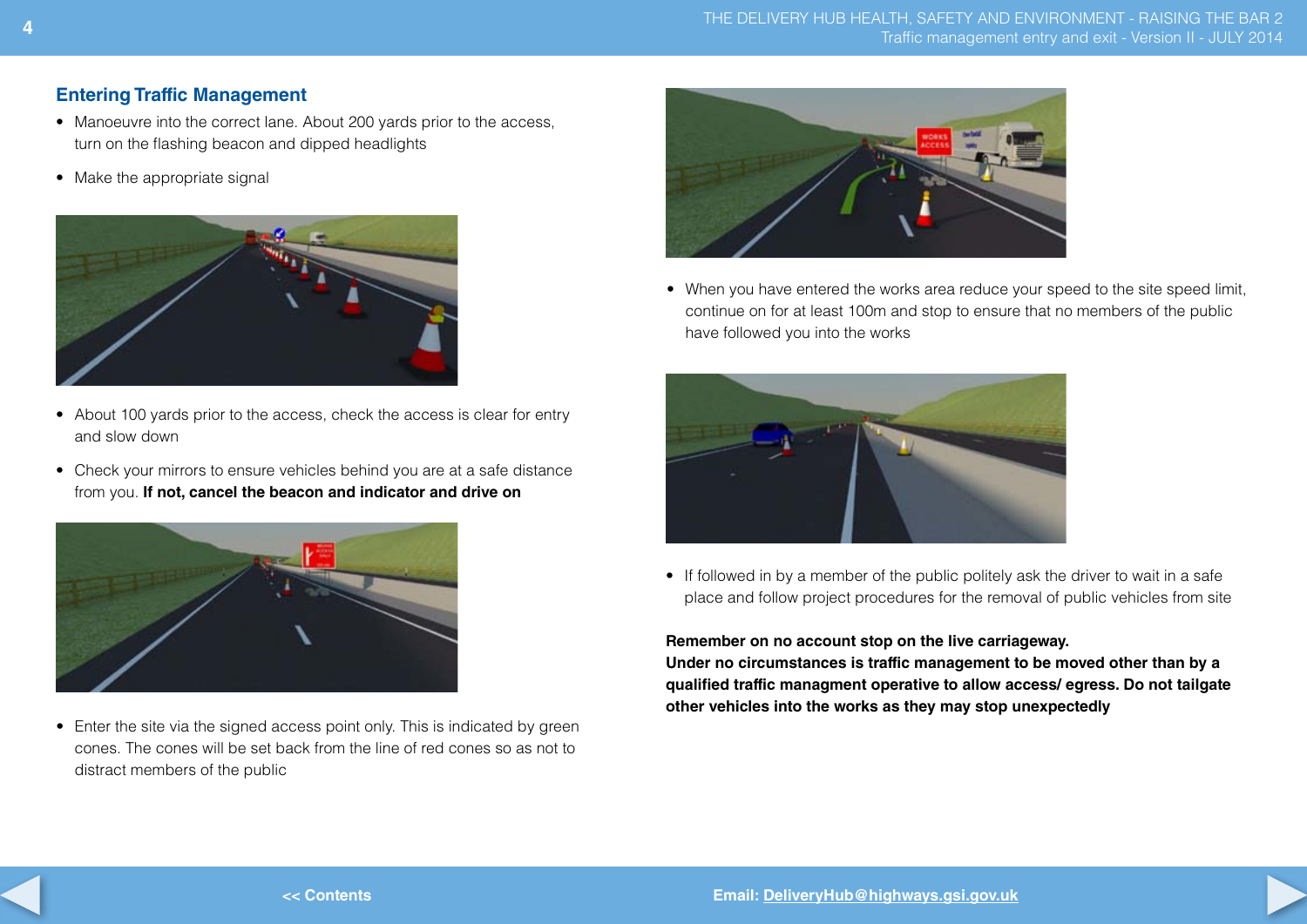#### **Transiting Site**

Things to remember when travelling through site:

- Ensure your beacon and dipped headlights remain on.
- If you need to pass through a works area ensure you have cleared it with the supervisor/ plant operator to make sure they are aware of your intentions and it is safe to proceed
- No 'U' turns are permitted within the static closure unless there is a full carriage way closure
- Adhere to the site speed limits
- You are aware of your vehicle dimensions and no part of the vehicle enters the safety zone when driving through
- If you leave the vehicle at any time:
	- Pull over to the left as far as you can and turn your front wheels to the nearside verge (fend off position) with a 1.2m safety zone between your vehicle and the live lane
	- Do not park directly behind the work area as if the vehicle rolls or is hit from behind, with the wheels turned to the nearside verge it will enter the work area.
	- Remove keys and valuables from the vehicle
	- If practicable exit and enter vehicles from the nearside doors
	- When walking or working on the hard shoulder face the oncoming traffic when ever possible, and work in pairs one watching, and one working
	- Leave flashing beacons on

#### **Stopping On Site**

- Park in a place of safety ensuring that you are not obstructing other traffic
- Turn off beacon and headlights
- When you are ready to leave, ensure your flashing beacon and dipped headlights are switched on
- Before opening your door ensure you will not encroach any safety zones

#### **Exiting Site**

• Only exit at a designated exit point

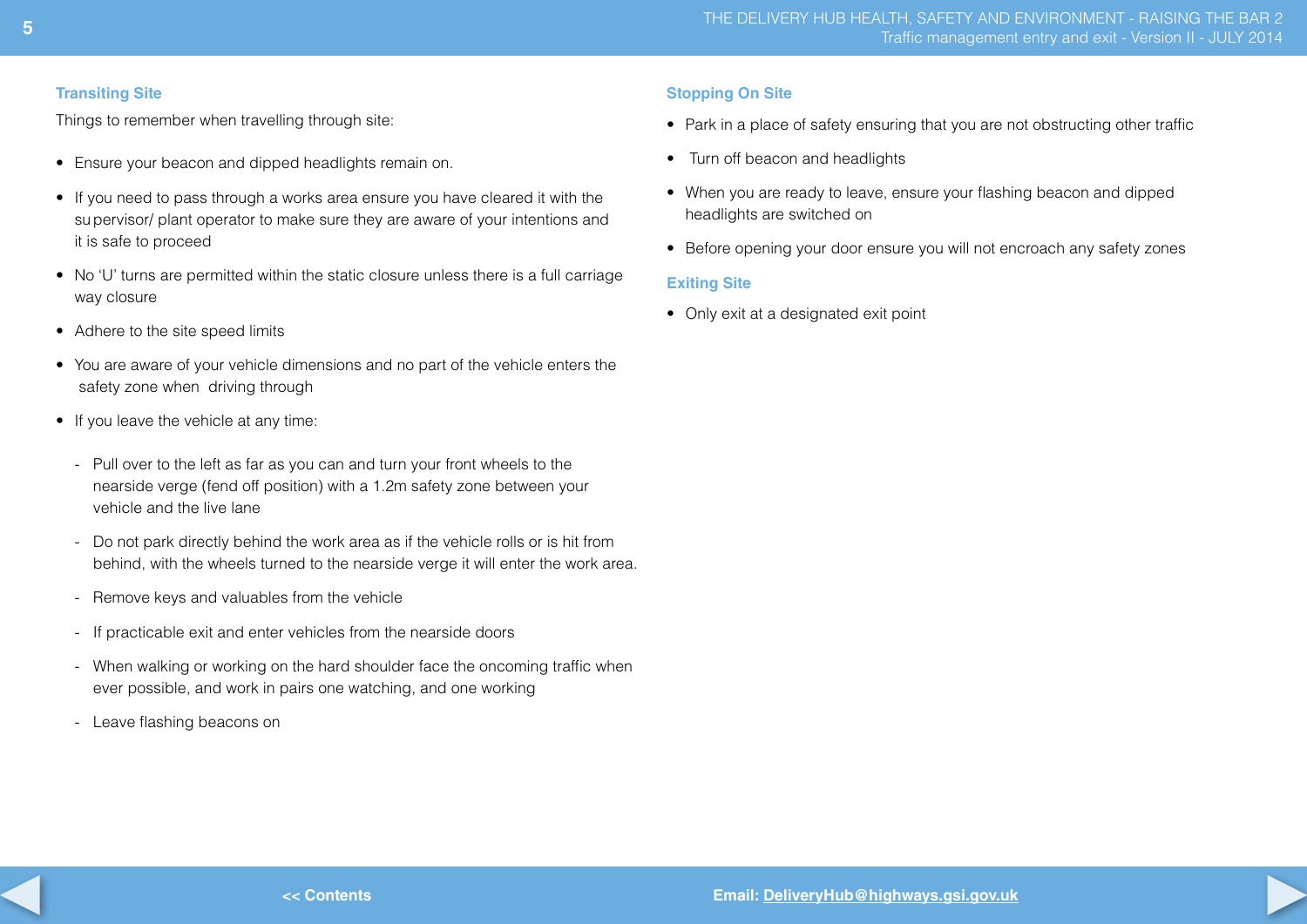#### **Lane Closure Within the Site**

• Position your vehicle approximately 30m from the exit, ensure you have a good unimpeded view behind you



• Before moving off check your mirrors to ensure no vehicles are alongside you on the main carriageway



Approximately 100m from the works exit check the exit is clear, accelerate gently



• Once up to a safe speed move out into the traffic if safe to do so ensuring you do not cause a hazard to the existing road users



- Once safely within the traffic flow remember to switch off your flashing beacon and dipped headlights (subject to light levels)
- If, when attempting to exit you do not have sufficient space do not enter the live carriageway but abort the attempt

![](_page_5_Picture_12.jpeg)

- Once in the live lane accelerate to the prevailing traffic speed
- When up to that speed remember to switch off your roof mounted beacons

![](_page_5_Picture_15.jpeg)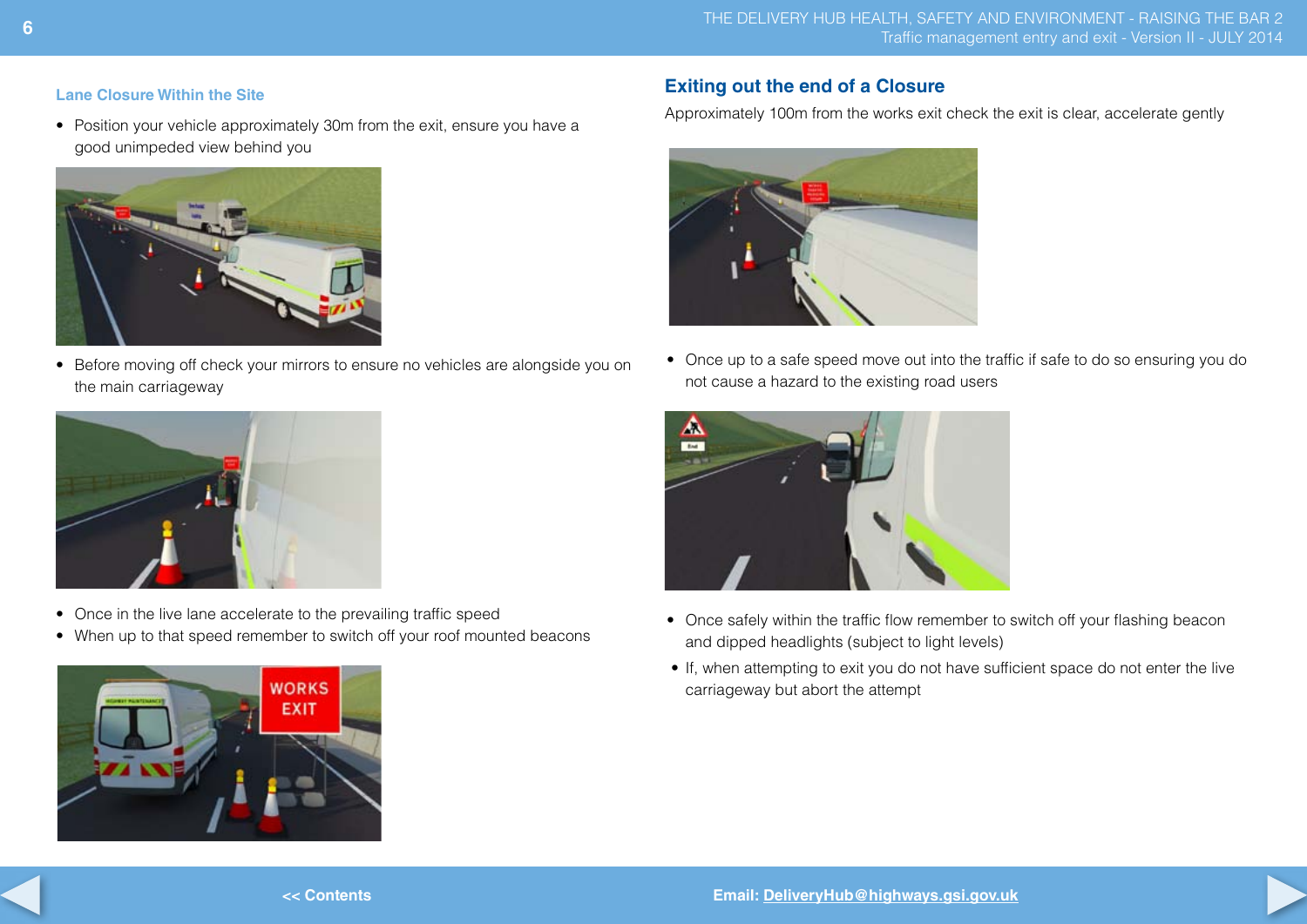### **Part B**

Only those with a Highways Agency motorway pass can conduct short duration work on hard shoulder.

#### **B1. Additional requirments for short duration hard shoulder stops**

#### **Short duration stops on hard shoulders (max 15 minutes)**

- Switch on flashing beacons and indicate left.
- Access or egress vehicles, whenever practicable, from the side of the vehicle furthest away from live traffic. If this is not practicable ensure that you access or egress vehicles only when there is a suitable gap in the traffic flow.
- Check your mirrors to ensure vehicles behind you are at a safe distance from you
- Use the hard shoulder as a deceleration lane before coming to a halt, watch for debris
- Pull over to the left as far as you can and turn your front wheels to the nearside verge (**fend off position**) with a 1.2m safety zone between your vehicle and the live lane
- Do not park directly behind the work area as if the vehicle rolls or is hit from behind, with the wheels turned to the nearside verge it will enter the work area
- Leave flashing beacons on

• Remove keys and valuables from the vehicle (there has been a fatality when a works vehicle which had the keys left in the ignition was stolen from within the traffic management by a member of the public and hit an operative whilst escaping.)

![](_page_6_Picture_13.jpeg)

- If practicable exit and enter vehicles from the nearside doors. Restrict your time on the hard shoulder to a minimum
- Any work lasting longer than 15 minutes will require traffic management in accordance with Traffic Sign Manual Chapter 8 hard [shoulder](https://www.gov.uk/government/publications/traffic-signs-manual) closure
- When walking or working on the hard shoulder face the oncoming traffic whenever possible, and work in pairs one watching, and one working

![](_page_6_Picture_21.jpeg)